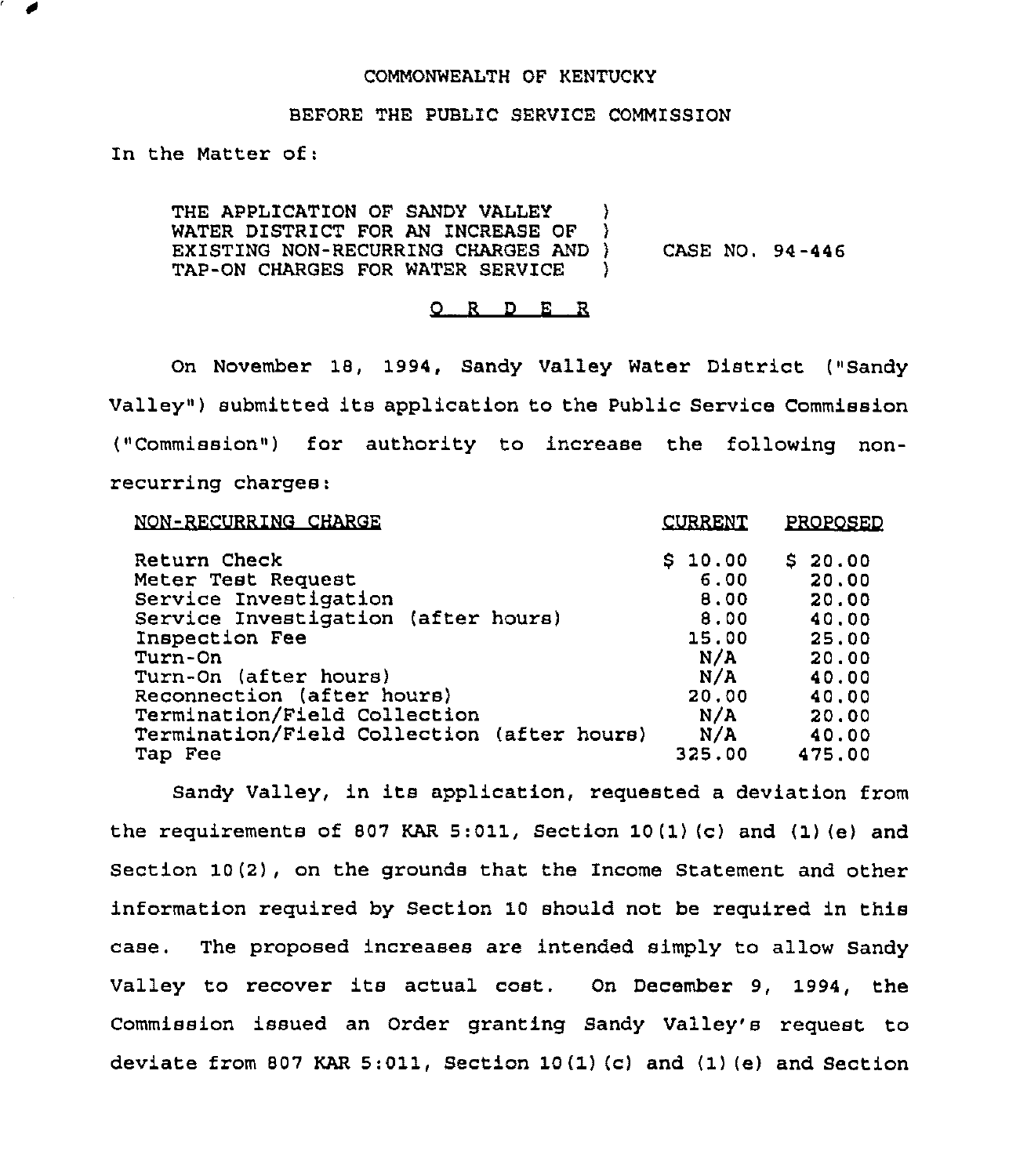10(2) . The application was considered filed on December 14, 1994, when all deficiencies were cured.

Sandy Valley provided adequate coat justification for each of the non-recurring charges proposed in the application. The increases will allow Sandy Valley to recover its cost.

After reviewing the evidence of record and being otherwise sufficiently advised, the Commission finds that:

1, The proposed charges are equal to the expenses incurred to provide the associated services.

2. The charges set forth in Appendix <sup>A</sup> to this Order, attached hereto and incorporated herein, are fair, just, and reasonable, and should be approved.

IT IS THEREFORE ORDERED that:

1. The charges in Appendix <sup>A</sup> are approved for services rendered on and after the date of this Order.

2. Within 30 days of the date of this Order, Sandy Valley shall file its revised tariff sheets setting out the charges approved herein.

Done at Frankfort, Kentucky, this 3rd day of February, 1995.

PUBLIC SERVICE COMMISSION

 $\frac{1}{\sqrt{4\pi}}$ 

Vice Chairma

I rida L. Brailet Commissioner

ATTEST:

Executive Director